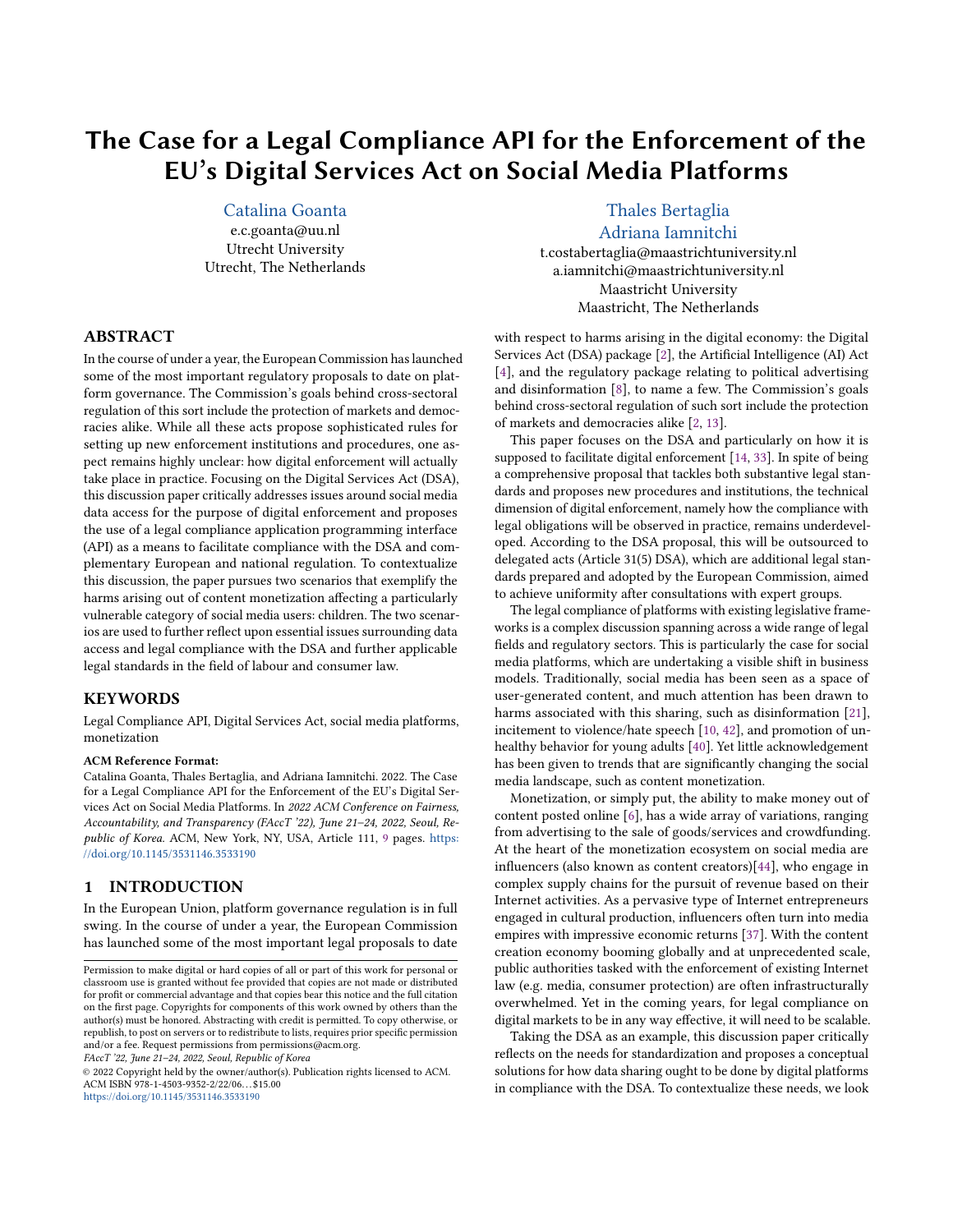at two scenarios of harms arising out of content monetization. Monetization has been fueling the creator economy and in doing so, has been reconfiguring the stakeholders of the social media ecosystem and their commercial interests. Within this ecosystem, some creators and some parts of the audience are more vulnerable than others: for example, children. While legal compliance is relevant for content monetization as a whole, this paper focuses on compliance with rules that are relevant for children involved in the content creation economy either as influencers or audiences, given their particular need for protection. For terminological purposes, we must clarify that although conceptual differences may exist, and more specific definitions may be employed in procedural law, we use the terms legal compliance and legal enforcement interchangeably to mean the process of ensuring that legal rules are applied by those bound by them in practice.

Legal compliance, even when the rationale for protecting individuals is so societally necessary as in the case of children, comes with tremendous hurdles. Social media platforms control the activity of their users, and collect all the data they produce [\[19\]](#page-7-8). This puts platforms in the unique position of monitoring legal compliance, and designing processes to facilitate this legal goal. However, commercial interests generally compete with the overwhelming complexity of legal systems characterized by overlaping and sometimes conflicting legal fields, jurisdictions and practices. As a result, social media platforms set their own private standards, and generally ignore national or supranational law unless there are serious risks for legal enforcement. A concrete example is the General Data Protection Regulation (GDPR) [\[3\]](#page-7-9), a legal instrument so threatening from the perspective of legal compliance, that it has led to the adoption of separate terms of service by platforms to display to EU IP addresses. Another example is the Digital Millenium Copyright Act [\[1\]](#page-7-10), which heightened penalties for copyright infringements on the Internet, and which has shaped the sui generis dispute resolution mechanisms that platforms developed in order to avoid legal liability for copyright infringements.

Such examples show how legislative reforms shaped legal compliance measures taken by social media platforms. However, this is not the case for all legal standards applicable to online content, where incentives to comply with the law may be lower. Media law, consumer protection or labour law authorities just to name a few, have only recently started developing approaches, both manual and automated, for the monitoring of social media content with the purpose of checking for legal compliance. The sheer scale of social media platforms and generally the information asymmetry between tech companies and public authorities make it virtually impossible for legal compliance verification to be systematic and comprehensive. On the one hand, authorities do not have access to the same data as platforms. In some fields, like consumer protection, the powers of authorities in the field of market surveillance have been considerably widened. This means generous amounts of data can be requested in the course of investigations regarding consumer violations. However, what data is necessary and whether the requested data is not tampered with are questions that remain open both from a legal and technical perspective. On the other hand, even if relevant and accurate data is successfully retrieved from platforms, data analysis as a computational burden still lies with authorities in proving regulatory violations. As the European

legislator and national authorities increasingly rely on digital monitoring and enforcement, important questions arise relating to how platform data sharing can be standardized for the operationalization of legal compliance [\[17,](#page-7-11) [41\]](#page-8-6). It is worth noting that in this paper we use 'legal compliance' and 'digital enforcement' interchangeably, as they can be seen as different sides of the same phenomenon: that companies have a duty to comply with the law, and national authorities have the legitimacy to pursue the application of the law in practice.

The paper is structured as follows. The first part describes two different online harm scenarios arising on social media platforms as a result of content monetization and discusses them from the perspective of applicable European or national law as content regulation. The second part reflects upon how legal enforcement can be translated into computational tasks, and what data is necessary for such tasks. The third part proposes an original solution for digital enforcement in the form of a legal compliance API, and addresses some of its general characteristics, benefits and challenges.

## <span id="page-1-0"></span>2 TWO HARMS SCENARIOS AND COMPLIANCE REFLECTIONS

The regulation of online harms is an ongoing policy concern for law-makers around the world [\[20,](#page-7-12) [38\]](#page-8-7). In the EU, the DSA aims to establish a new legal regime for platform liability and transparency with respect to illegal content [\[14,](#page-7-4) [33\]](#page-8-1). Generally, illegal content has been used to refer to the proliferation of content causing extreme categories of harm, such as child pornography or terrorism. However, those conceptions only partially define the wide concept of illegal content. The DSA refers to it as "any information, which, in itself or by its reference to an activity, including the sale of products or provision of services is not in compliance with Union law or the law of a Member State, irrespective of the precise subject matter or nature of that law" (Article  $2(g)$ ). It follows that the illegality of content is dependent on the standards of legal compliance in sectors which are relevant for digital services. With the DSA's focus on transparency in compliance and digital monitoring set out through new procedural obligations, it is more important than ever to acknowledge that any field of European (or national) law can be a source of content regulation. For example, not only criminal law and anti-discrimination law are relevant for content posted online because they may shape the legal definitions of concepts such as incitement to hatred or hate speech. Consumer protection law is a field of law equally important to content regulation, as many others. Yet establishing what regulation governs social media content can be a gargantuan task. Factors such as fast-paced digital business models and legislative inflation have fuelled a web of rules which is often difficult (if not impossible) to navigate.

This section proposes a legal mapping exercise by focusing on two scenarios of harms relating to the activity of children on social media. These scenarios have been selected for two main reasons. First, they portray different types of harms arising out of content monetization. As one of the main trends driving new social media products, content monetization creates new participation incentives in the platform economy, especially for peer entrepreneurs (e.g. freelancers), and especially if such peer entrepreneurs are minors or affect minors as audiences. Second, they showcase the breadth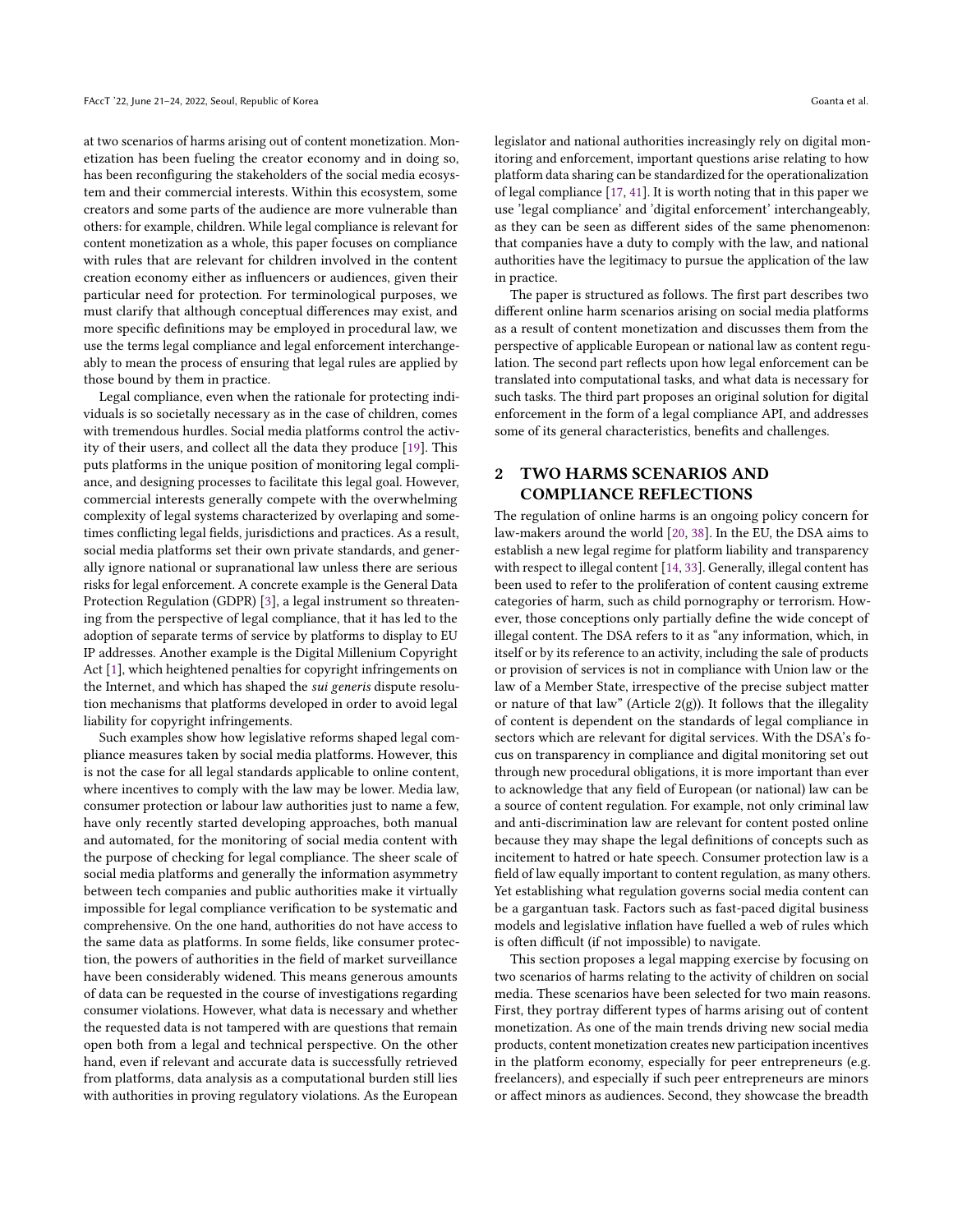of content regulation when it comes to the assessment of harms. Fundamental rights, such as the freedom of expression, are only part of the narrative around illegal content and online harms. The two scenarios address legal considerations relating to illegal content pertaining to labour law, media law and consumer protection, as sources of content regulation which triggers platform liability under DSA compliance mechanisms. Furthermore, the scenarios showcase recent regulatory developments at European and national level which establish clear legal standards. It is worth noting that this analysis does not aim to exhaustively map applicable legal regimes, but rather to exemplify the data issues around legal compliance by selecting and discussing specific provisions from national or European legal instruments.

#### 2.1 Scenario 1: Child influencers and content as labour

According to Socialblade, one of the leading social media analytics platforms globally, out of the most viewed 10 YouTube channels, five are channels for children, of which three feature child influencers as the main content creators. In a lot of jurisdictions around the world, child labour under a certain age is prohibited, in order to protect the well-being of minors and ensure their participation in education. The law allows for exceptions to these harsh rules in the form of administrative permits which guardians of children can apply for in situations where children engage in entertainment activities. These rules have been generally adopted as a result of the rise of legacy media during the 20th century, when a high demand for child performers was created. Yet more recently, with the exponential growth of social media platforms, content made by child influencers is becoming increasingly accessible and profitable. Given the popularity of a brand based on the image and reputation of a minor, questions arise relating to what is permissible in terms of the time spent recording, the potential psychological harms of dealing with viral popularity, as well as potential violations of mandatory laws relating to schooling. We call child influencer accounts the accounts that address a child audience and are monetised, therefore independent of the success of the account in terms of number of viewers/followers. For this scenario, the focus is on child labour protections reflected by national law, in particular French law.

While many jurisdictions struggle to understand this phenomenon in order to potentially regulate it, France recently amended its Labour Code (LOI n° 2020-1266 du 19 octobre 2020 visant à encadrer l'exploitation commerciale de l'image d'enfants de moins de seize ans sur les plateformes en ligne) to govern the economic activities of influencers below the age of 16 years. It is the only jurisdiction which has adopted legislative amendments to its labour standards as a reaction to the controversial topic of digital work done by children. The law reflects eight articles setting up a new legal regime for activities undertaken 'by an employer engaged in the business of making audiovisual recordings in which the principal subject is a child under the age of sixteen, for distribution for profit on a video sharing platform service' (Article 1.4.b). Child influencer activities that entail a direct or indirect revenue are registered with authorities and can only be performed if there is a permit issued by said authorities: 'the dissemination of the image of a child under sixteen years of age on a video sharing platform service, when the

child is the main subject, is subject to a declaration to the competent authority by the legal representatives' (Art. 3.I).

Authorities currently do not monitor social media at scale, and rely on complaints and small investigations (e.g. focused on specific child influencers) to understand the digital ecosystem. At the time of writing this paper, no platform offers the possibility to link administrative obligations users may have under e.g. labour law, to the accounts that enable social media activities for said users. While it is true that an obligation for obtaining an administrative permit in the case of child influencers is at this moment particular to French law, there is no computational framework for the legal compliance of this obligation.

Two other legal obligations in the Labour Code modifications include the obligation incumbent on the social media platform 'to promote the reporting, by their users, of audiovisual content featuring children under sixteen years of age that would undermine their dignity or moral or physical integrity' (Article 4.3), as well as 'to facilitate the implementation, by minors, of the right to the deletion of personal data [...] and to inform them, in clear and precise terms, easily understandable by them, of the modalities of implementation of this right' (Article 4.6).

#### 2.2 Scenario 2: Disclosing advertising on child accounts

Influencer marketing is a form of native advertising on social media which has been on the rise for the past years. Generally based on electronic word-of-mouth (e-WOM) [\[32\]](#page-8-8), influencer marketing entails the promotion of goods and/or services by social media influencers, who in turn receive direct (money) or indirect revenue (goods and/or services) from the brands they promote. Influencer marketing variations include:

- endorsements influencers are brand ambassadors who receive money in order to promote goods or services for brands [\[22\]](#page-7-13).
- barter influencers exchange advertising services against goods or services offered by the brands they promote (e.g. hotel rooms).
- affiliate marketing influencers receive a commission for every sale concluded by the brand using the influencer's services, often traceable via discount codes [\[28\]](#page-8-9).

This form of monetizing social media content has nurtured a competitive and ever-growing market of 'human ads' who must keep up with fast-changing platform affordances and find clients among brands looking for advertising services, all while making sure that their follower base is entertained, engaged, and ready to be influenced. In marketing, influence often translates into converting ads into sales, a path that is becoming increasingly shorter with the rise of social commerce functionalities (e.g. the Checkout feature on Instagram).

The popularity of influencer marketing has normalized it as a goto marketing approach for social media advertising. Yet factors such as low legal information literacy, the attempt to game seemingly biased platform technologies (e.g. recommender systems) or the mere impression of operating in a grey legal area generally drive influencers to hide advertising. Inconspicuous advertising can be achieved in different ways, such as not disclosing to audiences when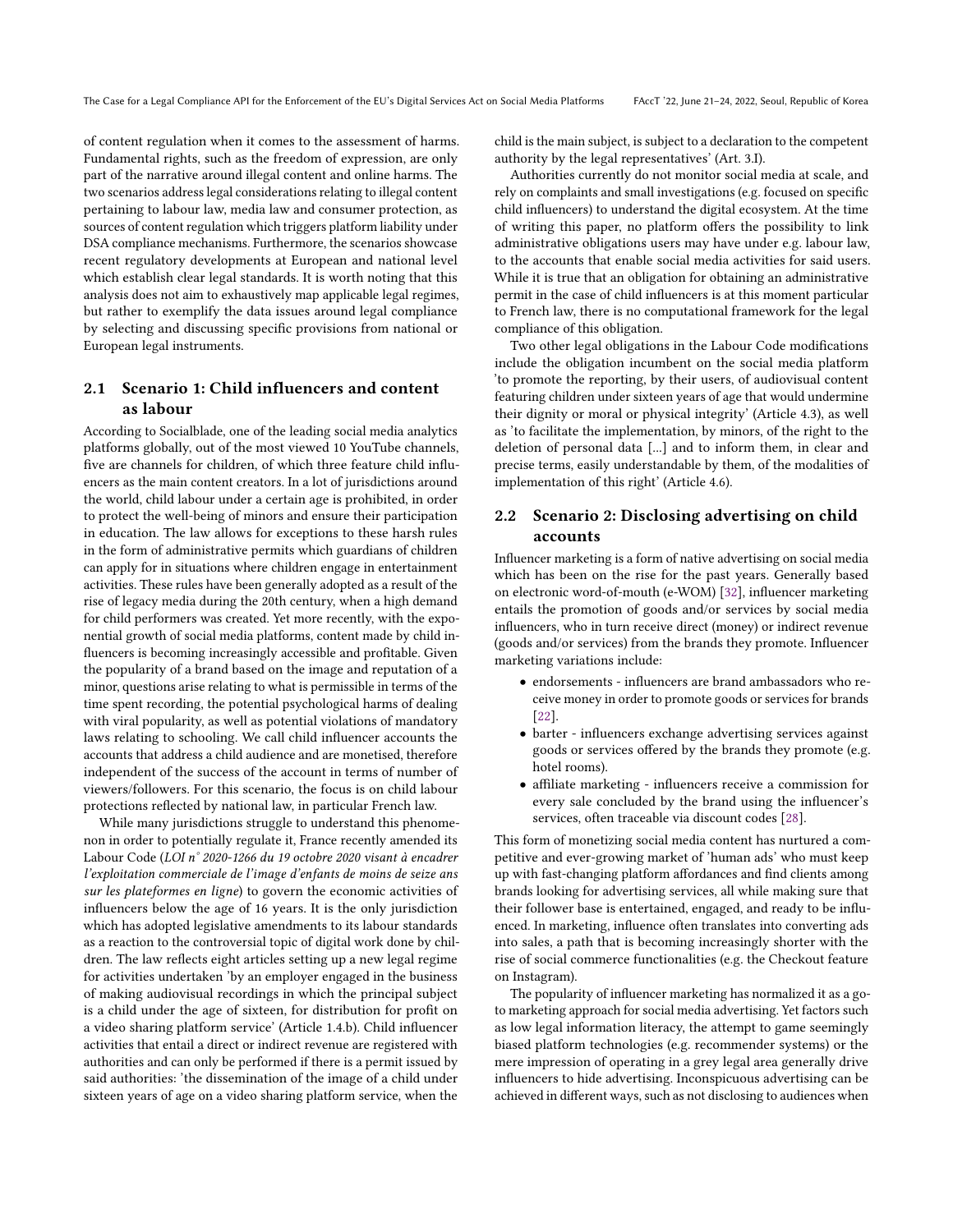an influencer is paid to use/review/advertise a product or a service; being sent goods/freebies and positively reviewing them although the personal opinion of the influencer advertising the good differs.

Inconspicuous advertising is a known consumer harm, as it creates situations wherein consumers can be manipulated into transactions they would otherwise not engage in [\[35\]](#page-8-10). This risk is particularly high with children, whose credulity make them more vulnerable to manipulation [\[12\]](#page-7-14). Advertising that is native to entertainment content is not a new phenomenon (e.g. product placement in movies). However, two complications arise with its newest social media iteration. First, product placement and other forms of native advertising in legacy media (e.g. radio, tv, printed press) have been intensely regulated at the end of the 20th century across the globe, leading to media practices that made advertising recognizable and distinct from other media content. With the rise of native advertising on social media, regulatory questions should not focus on reinventing the wheel, in so far as solutions to this phenomenon already exist, but rather understand how to better tailor current standards for new media contexts. Second, native advertising on social media may pose additional harms in terms of the relatability and accessibility of influencers as idols, with whom audiences develop parasocial relationships. It is thus all the more important to separate commercial interests from socio-cultural experiences underlying social media interactions.

At European level, the Unfair Commercial Practices Directive (UCPD) is the instrument that most directly covers the phenomenon of surreptitious advertising [\[36\]](#page-8-11). The UCPD is a so-called maximum harmonization instrument, meaning that Member States need to apply the same standards when transposing it at national level. One of the features of the maximum harmonization proposed by the UCPD has been the Annex of practices considered unfair under any circumstance, and are thus prohibited. Point 11 of the Annex is particularly relevant, since it deals with earlier media practices around hidden advertising (e.g. advertorials): 'using editorial content in the media to promote a product where a trader has paid for the promotion without making that clear in the content or by images or sounds clearly identifiable by the consumer'. Recent case law from the Court of Justice of the European Union (CJEU) has further clarified the ambit of this provision. In Peek & Cloppenburg [\[5\]](#page-7-15), the Court held that point 11 of the Annex 'was designed, inter alia, to guarantee that any publication over which the trader concerned has exercised influence in its commercial interests is indicated clearly and is understood as such by the consumer'. In other words, any media content that broke the editorial veil of neutrality of a publication using incentives such as payment or other benefits for the author of the content, must be disclosed as such to consumers. If it is not disclosed, it is an unfair practice. The relevance of Peek  $\&$ Cloppenburg goes even further, as influencer marketing practices have often differentiated between sponsorships (e.g. paying for influencer marketing), on the disclosure of which there was an early industry-level awareness, and barters, where goods and services are exchanged. In the latter case, the influencer industry has been more reluctant to embrace disclosures on the basis of the argument that there is no payment made. This was exactly the problem at the heart of the judgment in Peek & Cloppenburg, and the Court stated that 'to interpret the concept of 'payment', within the meaning of [point 11], as meaning that it requires the payment of a sum of

money does not reflect the reality of journalistic and advertising practice and would in large measure deprive that provision of its effectiveness'.

# 3 CRITICAL REFLECTIONS ON DIGITAL ENFORCEMENT AND DATA ACCESS

#### 3.1 Barriers to digital enforcement

Digital enforcement has been traditionally referred to as the process through which rules initially intended for the offline world are enforced online [\[9\]](#page-7-16). However, this paradigm is failing, because of at least two reasons.

First, as digital economies thrive, more and more concerns about consumer and citizen harms are native to the Internet and the information diffusion infrastructure that comes with it. Legal and ethical issues around consumer manipulation such as dark patterns [\[27\]](#page-7-17) centre around digital interfaces and user experience. Particularly in the case of this example, consumer organizations and national authorities have become increasingly interested in how existing rules on consumer manipulation apply to the context of using interface design choices to encourage commercial transactions. Yet one of the most important aspects of digital enforcement has been lagging behind in terms of its translation from legacy regulation to digital market regulation: the concept of sovereignty [\[15\]](#page-7-18). Legal enforcement is based on the idea that a sovereign state (or supranational organization deriving its legitimacy from national sovereignty) has the authority and legitimacy to set out its own rules and frameworks for creating sanctions when these rules are violated. The traditionally geographical dimension of sovereignty ensures the effectiveness for legal enforcement to a wide extent [\[24\]](#page-7-19). Even in the physical space, due to the limitations of sovereignty, whenever legal activities develop a cross-border nature, hurdles around legal divergence and legitimate power arise. Looking outside its own borders has been difficult for the sovereign state. This is why the 'uploading' of physical borders into cyberspace has generally been a frustrating and frustrated process. Frustrating because even as recently as 2022, in order to pursue investigations about online violations of the law, national authorities need to navigate a complex web of procedural rules and rely on informal cross-border cooperation networks. At the same time, the establishment of the sovereign state in cyberspace has been frustrated by commercial and non-commercial actors that developed norms and practices with the goal of pushing against the division of the Internet space into national (or supranational) plots [\[9\]](#page-7-16).

Second, legal enforcement and scale on digital markets is a complex issue that might need the rethinking of what regulatory frameworks aim to achieve. With digital enforcement offering the possibility to make the invisible visible, societies around the world need to think long and hard about the goal of legal rules. Let us briefly reflect on an example from the physical world. For instance, towards the end of 2021, Dutch Prime Minister Mark Rutte declared on national television that most categories of fireworks were prohibited. This did not stop a considerable number of citizens from using fireworks, including the prohibited categories. If the police was expected to enforce the rules prohibiting the use of fireworks, it would have had the gargantuan task of starting investigations against tens if not hundreds of thousands of individuals, for the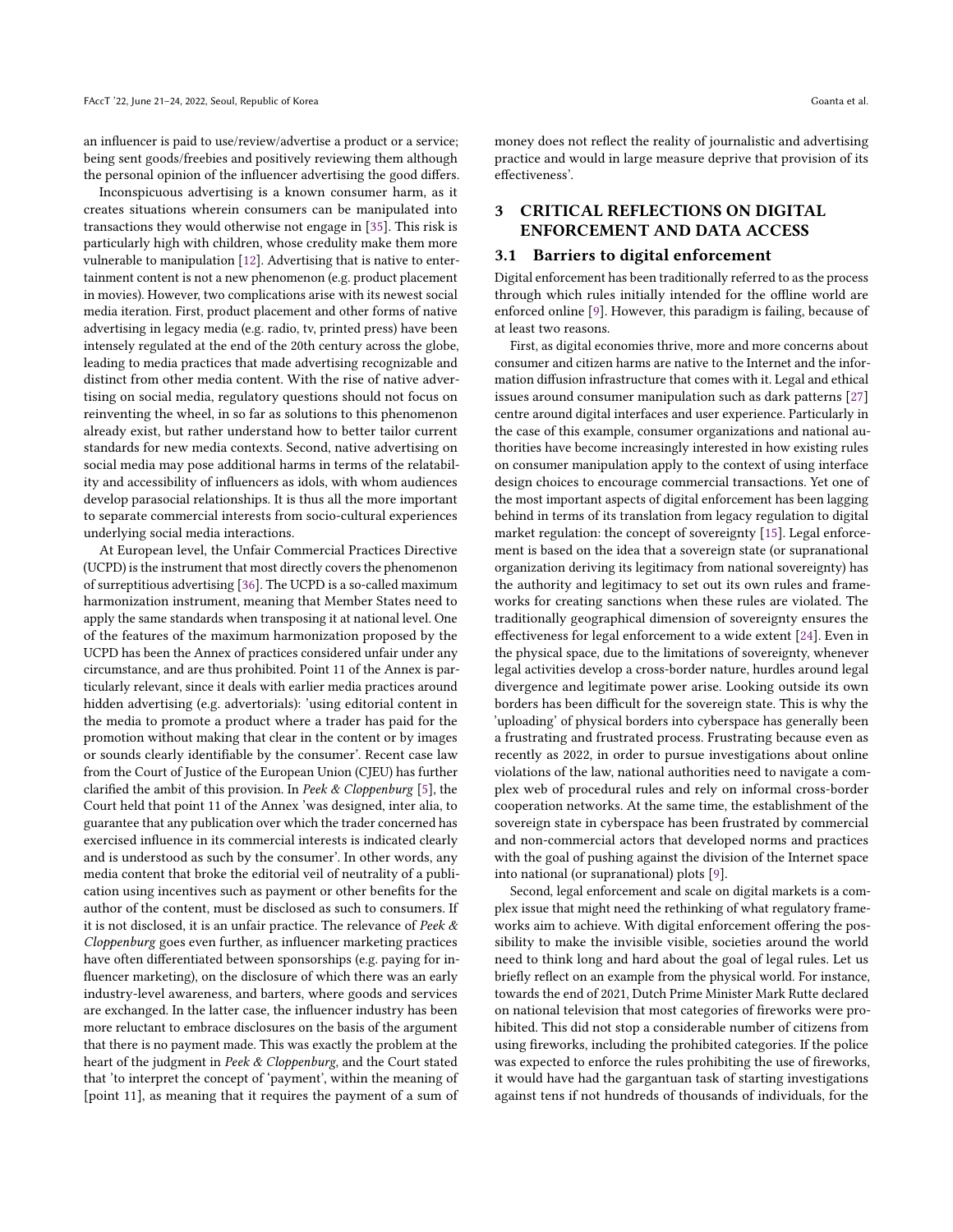purpose of identifying those who broke the law and applying the relevant sanctions. However, in these situations, due to various reasons ranging from resource availability to public policy considerations, the police might end up enforcing the law only in a limited number of cases, while most of the infringements go unpunished. In civil matters, complaints about difficulties in accessing remedies such as obtaining a refund from a company that breached a consumer contract do not always reach the authorities tasked with the enforcement of consumer protection, or the courts supposed to impart justice in the case of an imbalanced transaction. This is due, once again, to a wide array of factors, including consumer behaviour or transaction costs. Injustices occurring in society often go generally unnoticed. However, technology can change that. The automation of legal enforcement could help in unveiling injustice at scale for the first time in human history, raising questions about the impact this would have on perception of justice as a social need, as well as the goal of drafting rules about human conduct and the sanctions that arise for their violations.

So if the offline to online legal enforcement paradigm is failing, what exactly can replace it? To explore an answer to this question, in what follows we take a closer look at whether and to what extent digital enforcement can be automated in the context of the case studies presented above.

# 3.2 From enforcement goals to computational tasks

Section [2](#page-1-0) discussed two harms arising out of content monetization on social media, particularly affecting children as a vulnerable category of social media users. The goal of this section is to break down digital enforcement in a very practical discussion, and reflect on how to translate enforcement goals into computational tasks and identify what data would be needed for the completion of these tasks. The answer to this question has a two-fold structure.

First, we tackle the more general aspects of digital enforcement, such as defining the actors who participate in the monetization ecosystem (particularly the vulnerable category we focus on in this paper) and their interaction:

(1) Identifying under-aged users in order to restrict access to harmful content or apply stronger protections to their roles as creators.

As a computational task, identifying child accounts in the current social media can be done in at least two ways: through self-disclosure or through inference. Self-disclosure is relevant as a computational parameter only if the information disclosed (e.g. date of birth) is truthful. Yet in some jurisdictions such as Germany, Facebook's real name policy as a requirement for the submission of truthful information was deemed illegal [\[23\]](#page-7-20). Lying about identifying information such as name or age is particularly commonplace among children, since platforms sometimes restrict the creation of an account to persons over 13 (e.g. TikTok). This leaves age inference through content and interaction as a more reliable approach, which has been shown feasible [\[18,](#page-7-21) [45\]](#page-8-12). The data necessary for the completion of this task includes posted content (in various formats depending on the platform, thus

including videos, pictures and text) and on-platform interactions with other users. Since scientists showed on limited data that demographic characteristics can be inferred, the platforms can/are probably doing already this for ad placement and other business-related objectives. Sharing this inferred data with authorities would provide transparency and improve the accountability of the platforms, in addition to contributing to digital law enforcement. Of course, concerns about governmental overreach in some cultures and regulatory environments will generate debates and search for new solutions.

(2) Differentiating between commercial and non-commercial users to allocate legal obligations.

Some platforms already log this user classification as metadata in their APIs, making it easy to identify commercial accounts. The DSA imposes additional requirements for the traceability of traders, such as a duty incumbent on platforms to obtain information about the legal persons they host who offer goods for sale. However, in the content creator economy, difficulties arise when determining for instance who is an influencer, and who engaged in these activities for monetization purposes and may thus qualify as a trader. TikTok has offered its creators the option to label their accounts as creator accounts. However, this is purely voluntary, and the development of algorithmic gossip [\[11\]](#page-7-22) leads to concerns among influencers that using such categories can attract shadowbanning, making it a less than attractive choice. Similar to age inference, monetization inference can be based on contextual inference. Platforms could thus give access to two categories of data: self-reported classifications from verified traders (including companies and self-employed individuals), and inferred classifications based on its insights on account content. These labels can also help generate lists of users who fulfill certain criteria [\[16\]](#page-7-23), such as brands or influencers with a level of following determined relevant by enforcement authorities.

- (3) Identifying connections at scale between various categories of users to map and visualise the ecosystem in which they operate. Digital enforcement needs reflect not only the possibility to retrieve data on individual users, but also to understand how these users interact in networks. While individual influencers who promore goods or content for child audiences may not individually raise flags related to online activities that should be subject to digital law enforcement, groups of influencers hired by the same company may have collectively a significant activity or audience. Identifying such networks of influencers is not a trivial taks, and somewhat akin with coordinated influence operations [\[30,](#page-8-13) [31\]](#page-8-14).
- (4) Identifying user geographic data.

In real-world enforcement, domicile is an essential concept to determine the applicable law to legal and natural persons. Just like age, geographic data can be voluntarily shared or inferred. Services offered by data intermediaries such as Heepsy can help delineate the pitfalls of inference, generally based on multiple data points. The language of posts is often not enough to profile geographical provenance or location, and data intermediaries turn to the language of comments,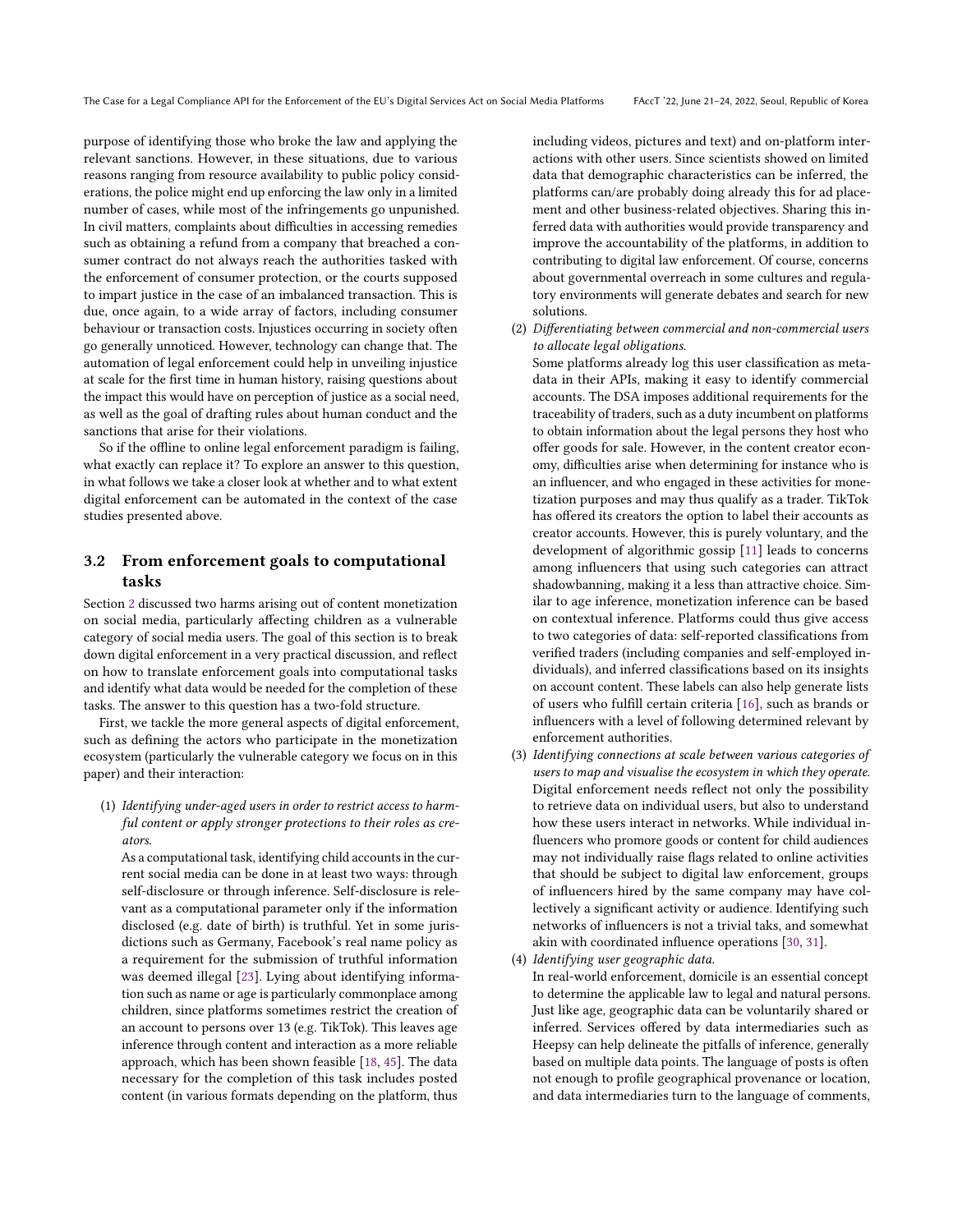or the description of accounts. Especially in the case of the latter, flags are taken as proxies for geographical location, whereas flags (as emojis) can be used to communicate a different message (e.g. countries visited), or can be misused under the assumption that recommender systems can be gamed. However, as in previous cases of user demographic inferences, user location has been inferred even with the imperfect and limited data that scientists can collect from social media platforms [\[26,](#page-7-24) [29,](#page-8-15) [39\]](#page-8-16). Platforms, however, have more data—from IP addresses, for example—that they use for ad placement, security verifications, etc.

Second, we identify enforcement goals that are sector-specific as well as dependent on applicable national and European legal frameworks. This is not a comprehensive or systematic enumeration, but rather an exemplification of the difficulties that may arise in automating enforcement. In this sense, we refer to a few observations based on the two scenarios discussed in Section [2:](#page-1-0)

- (1) Identifying how platforms comply with the obligation of dealing with a minor's right to delete own personal data. As indicated above, French law now mandates that platforms must 'facilitate the implementation, by minors, of the right to the deletion of personal data [...] and to inform them, in clear and precise terms, easily understandable by them, of the modalities of implementation of this right'. In addition to parental consent tools, platforms must now also develop methods through which under-aged users from the French cyberspace ought to be able to manage their own consent, so as to delete posts made about them by a parental guardian who manages their economic activity as influencers. Content managed through such consent management infrastructures can be labelled as deleted by user.
- (2) Retrieving user reports of audiovisual content that would undermine the dignity or moral or physical integrity of minors. French law also specifically integrated this platform obligation in its labour code. While some platforms allow users to report user accounts under 13 (e.g. TikTok), the reporting labels generally made available across platforms do not reflect a lot of granularity in terms of allowing users to flag content considered to be harmful for the dignity, moral or physical integrity of minors. Currently, reported content and content labels are not retrievable from platform APIs. Making this data available can help enforcement authorities determine compliance with the platform's obligation of facilitating such reports.
- (3) Identifying non-disclosed advertising by under-aged influencers or targeting under-aged audiences. On social media, commercial and non-commercial content is flowing in user feeds with little to no consideration for the need to separate advertising from non-advertising messaging. Some platforms provide affordances such as 'paid partnership with' (e.g. Instagram), retrievable as metadata in the Instagram API. European consumer protection legislation and guidelines are universally converging on the acknowledgement that direct and indirect revenue ought to be disclosed. Apart from sharing voluntarily labels, it is

not clear if platforms currently undertake internal measurements of predicted native advertising. Literature has recently proposed various models (supervised and semi-supervised) for the prediction of advertising in non-disclosed content. Such models can be used on data samples collected from the platform, with the caveat that collecting such data is always dependent on having a clear overview of the number of accounts over a specific size to be determined by authorities (e.g. top 1000 accounts with more than 1 million followers).

## 4 DISCUSSION: THE PARADOXES OF DATA **ACCESS**

So far in this paper, we looked at how digital enforcement can be achieved in two particular scenarios, providing data context for the computational tasks that are necessary for national authorities to verify legal compliance. This is not how enforcement generally takes place at the moment, although some jurisdictions are investing heavily in the development of data and behavioural units that can undertake forensic digital activities for the gathering of evidence of legal violations. However, if scaling enforcement is a desirable regulatory objective, and it can lead to a safer cyberspace, it is essential to consider how to properly scale it in a way that is consistent with procedural frameworks, on the one hand, and public interest, on the other.

Chapter 4 of the DSA Proposal elaborates on the creation and activities of new institutions tasked with the enforcement of the obligations covered by the instrument. Article 31 in particular elaborates on obligations regarding data access applicable to very large platforms, defined in Article 25 as 'online platforms which provide their services to a number of average monthly active recipients of the service in the Union equal to or higher than 45 million, calculated in accordance with the methodology set out in the delegated acts referred to in paragraph 3'. Article 31(1) sets out an obligation for very large platforms to provide the proposed national Digital Services Coordinators or the Commission 'upon their reasoned request and within a reasonable period, specified in the request, access to data that are necessary to monitor and assess compliance with this Regulation', which will be used only for these enforcement purposes. In addition, Article 31(3) further mentions that very large online platforms 'shall provide access to data pursuant to paragraphs 1 and 2 through online databases or application programming interfaces (APIs), as appropriate'. APIs are also referred to as a desirable voluntary industry standard in Article 34, elaborated upon in Recital 66 of the Preamble, stating that 'industry can help develop standardised means to comply with this Regulation, such as allowing the submission of notices, including through application programming interfaces [...]. The standards could distinguish between different types of illegal content or different types of intermediary services, as appropriate.' This overview exhausts the references to data access through platform APIs in the DSA Proposal, proving that while some thought was given to the technological enforcement of the DSA, a coherent standard for data access is not yet in sight. Article 31(5) indicates that the Commission will adopt delegated acts to elaborate on 'the technical conditions under which very large online platforms are to share data pursuant to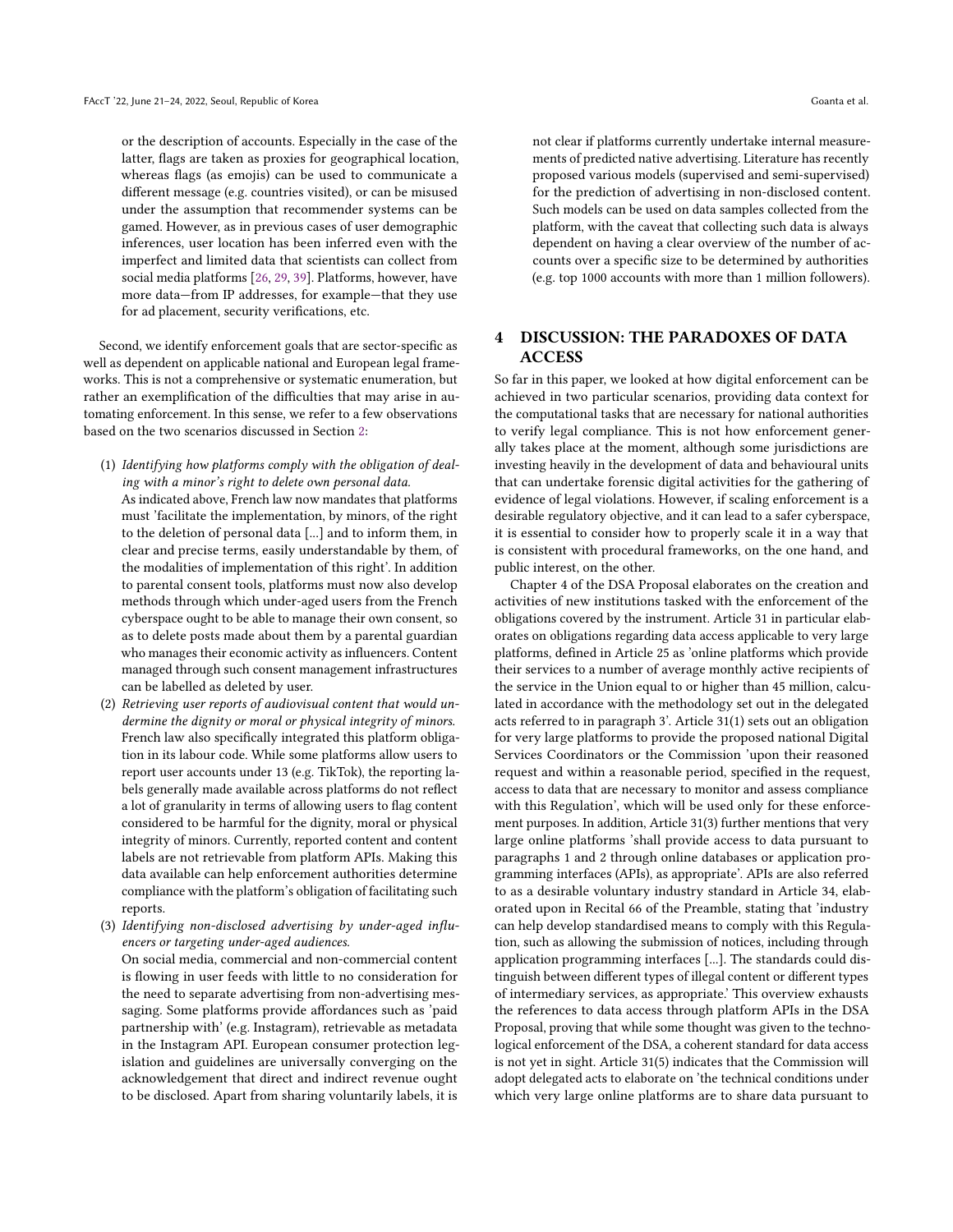paragraphs 1 and 2 and the purposes for which the data may be used'.

This paper aims to be a starting point for a discussion of what the delegated acts can achieve in terms of standardizing data access for the purpose of legal compliance. It must be noted that although Article 31 also deals with data access by researchers [\[25\]](#page-7-25), such activities do not count as legal enforcement . We propose the concept of a legal compliance API which can be used for the enforcement of the DSA, and this section elaborates on potential characteristics, benefits and limitations of such a concept.

(1) The legal compliance API should be unique and available to competent regulatory authorities across sectors

As we have seen in Section [2,](#page-1-0) digital enforcement is now a need in any field of European and national regulation that deals with digital markets. Scenario 1 showed how French authorities tasked with the enforcement of child labour protections will need to undertake investigations to apply recent rules relating to child influencers. Although this law has only been adopted in one Member State so far, it is only a matter of time until other jurisdictions and authorities will follow suit. Similarly, scenario 2 discussed the enforcement of legal standards relating to surreptitious advertising by underaged influencers or to underaged audiences. In this scenario, consumer and media authorities at national level compete for the enforcement of instruments such as the UCPD. In addition, it must be noted that in the case of consumer protection, additional digital enforcement powers are relevant, as per the Consumer Protection Cooperation Regulation 2017, which grants consumer authorities generous investigation and enforcement powers relating to data access or website takedowns, just to mention a few examples, as well as the powers to ask for data from any other relevant authority. What this shows is a proliferation of interest in data access across a wide array of national regulators. To account for this in a digital enforcement infrastructure, a legal compliance API would have to be unique and available to any national authority with legitimate powers of investigation and enforcement. To reiterate, the DSA Proposal makes it clear, in its definition of illegal content, that sectoral regulation is a source of defining this illegality, making the DSA a bridge between the procedural frameworks it sets up, and additional national and European legislation relevant for online content.

(2) The legal compliance API should allow competent regulatory authorities to define relevant data for the purpose of data access.

Voluntary APIs provided by platforms currently have serious limitations which trickle down into discussions relating transaction costs for enforcement, such as the computational power to use data for the investigation of legal violations. For instance, social media platforms do not include in their API documentations any query parameter that can allow for the retrieval of data on users ranked according to factors such as size of the follower base. Through a legal compliance API independent of any available platform APIs, national authorities could propose API parameters that may be already

retrievable based on data labels not disclosed in existing specifications (e.g. reported content). Apart from undisclosed data labels which would entail minimal transaction costs for platforms, authorities could also set out parameters for queries on the basis of content that platforms process. An example here would be age labels for accounts based on age prediction models already employed by platforms. This latter option can allow for authorities to outsource computational costs to platforms, who are best positioned to run such models internally. However, this also raises questions relating the vetting of the models, and platform liability standards if age prediction algorithms are so deficient that they fail to enact the protection of minors as defined by law. Algorithmic architectures and systemic risks are a meta category of legal compliance which needs additional comprehensive analysis. The scenarios covered in this paper, and the legal enforcement discussions raised around them reflect more targeted interventions, where platforms may have some incentives to collaborate with authorities as intermediaries.

(3) The legal compliance API should be subject to auditing and additional compliance checks.

As noted above, even if data can be collected via API, they are not guaranteed to be accurate because platforms are in a unique position to have full oversight over own data, whereas any external entity, including regulatory authorities, does not. Recent scandals relating to inaccurate data offered by Facebook to researchers only amplify the worries that when asked for data access which may compromise them, platforms may have serious incentives to skew data [\[43\]](#page-8-17). Similarly, research has shown that APIs available for research purposes where samples of data are shared (e.g. Twitter's 1% free API), can offer skewed representations of the whole data available [\[34\]](#page-8-18). This is a fundamental issue for the scalability of digital compliance, yet there are at least a few ways in which some of the concerns surrounding data accuracy can be remedied. Inspiration is available from fields where investigation and enforcement powers have considerably increased in the past years, such as consumer protection. In the EU, consumer authorities undertake what is called 'mystery shopping' to verify legal compliance. In other words, they randomly buy goods or services from traders under false pretenses, to verify how traders comply with their legal obligations. A similar approach can be taken through a triangulation of the various APIs made available by platforms, retrieved under false pretense in a lawful manner in order to test data accuracy. Moreover, accuracy concerns can also be addressed in procedural frameworks. For instance, placing the burden of proof on platforms in showing their compliance or non-compliance with legal obligations can shift proof to the party which has most data.

(4) The legal compliance API should be governed by responsible rules of public administration accountability. Digital enforcement entails that not only companies are able to track online activities, but also public authorities. In various jurisdictions, this has caused a considerable backlash because of surveillance concerns, as often legal procedural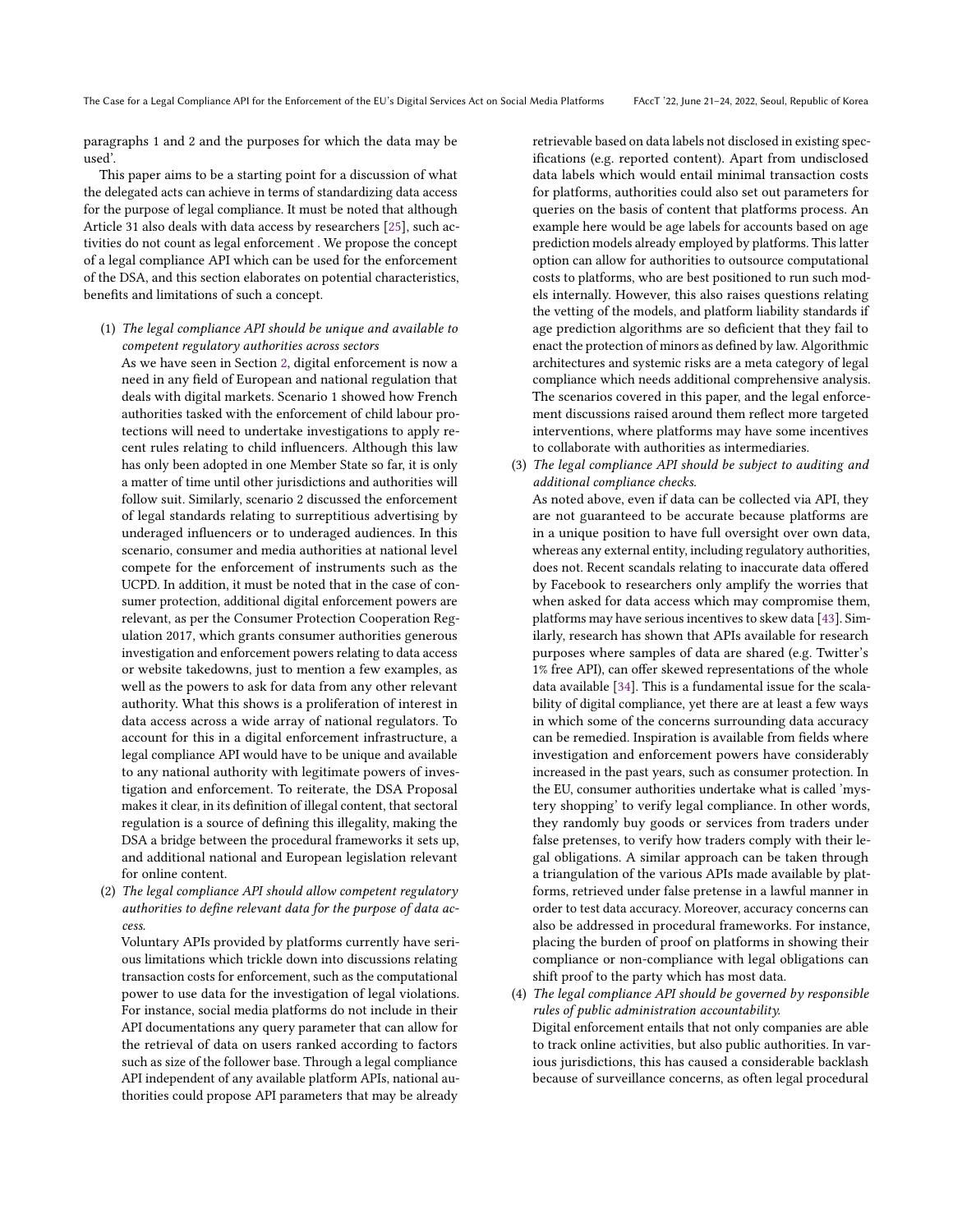frameworks around Internet investigations by public authorities are not only simply missing, but existing regulation does not account for any degree of transparency relating when and how authorities can exercise surveillance powers, and how these powers are kept in check. This is evidently a great concern that needs to be tackled in any case, given the exponential interest in digital enforcement which is gradually turning into a public need that online markets cannot do without. For a legal compliance API to be a viable solution, additional standards are necessary to improve the transparency of how public institutions handle data, and redress mechanisms for when lawful powers are exercised in unlawful ways. In some fields of regulation, such as data or consumer protection, this is an ongoing debate focused very much on procedural and administrative law issues, such as the admissibility of evidence collected online, as well as informal coordination practices such as data sharing standards applicable to regulatory cooperation networks.

As already mentioned, for many pieces of information, platforms already have much of the inferred data required by a legal API. However, in some other cases the platforms are overwhelmed by very significant issues (such as identifying state-run information operations and disinformation campaigns) where they need to detect networks of accounts which aim to manipulate segments of the population. It is difficult to make the case to put more computational burden on platforms to, for example, also identify networks of accounts that collectively violate laws in various parts of the world. At the same time, public authorities have the powers to pursue investigations relating to violations of the law; however, authorities enforcing consumer or social protection are not native to the space of digital evidence. Adding to this problems of resource availability, organizational innovation or information literacy considerably increases this burden. However, scientists all over the globe can help monitor and identify legal compliance issues with easier access to data, which the DSA is committing to support. Additionally, in this respect, the recent legislative proposal [\[7\]](#page-7-26) in the US to give unlimited social media access to research projects selected for funding by the US National Science Foundation is a very significant step towards allowing scientists to help platforms monitor themselves for social good.

The legal compliance API as laid out in this paper is a mere concept that needs considerable additional analysis and reflection. As we have seen, it is by no means a complete solution. Yet in the current state of affairs, authorities have to deal with a paralyzing information asymmetry which affects their ability to pierce the veil of platform data. A legal compliance API offers significant benefits because it can offer opportunities for legal enforcement which currently do not exist. Further research can build on e.g. other sectors, technical standards or potential specifications for such an API, as well as behavioural questions relating how such enforcement transparency could distort user and platform conduct.

#### REFERENCES

- <span id="page-7-10"></span>[1] [n. d.]. The Digital Millennium Copyright Act | U.S. Copyright Office. [https:](https://www.copyright.gov/dmca/) [//www.copyright.gov/dmca/](https://www.copyright.gov/dmca/)
- <span id="page-7-0"></span>[2] [n. d.]. The Digital Services Act package | Shaping Europe's digital future. [https:](https://digital-strategy.ec.europa.eu/en/policies/digital-services-act-package) [//digital-strategy.ec.europa.eu/en/policies/digital-services-act-package](https://digital-strategy.ec.europa.eu/en/policies/digital-services-act-package)
- <span id="page-7-9"></span>[3] [n. d.]. EUR-Lex - 32016R0679 - EN - EUR-Lex. [https://eur-lex.europa.eu/eli/reg/](https://eur-lex.europa.eu/eli/reg/2016/679/oj) [2016/679/oj](https://eur-lex.europa.eu/eli/reg/2016/679/oj)
- <span id="page-7-1"></span>[4] [n. d.]. EUR-Lex - 52021PC0206 - EN - EUR-Lex. [https://eur-lex.europa.eu/legal](https://eur-lex.europa.eu/legal-content/EN/TXT/?uri=CELEX%3A52021PC0206)[content/EN/TXT/?uri=CELEX%3A52021PC0206](https://eur-lex.europa.eu/legal-content/EN/TXT/?uri=CELEX%3A52021PC0206)
- <span id="page-7-15"></span>[5] [n. d.]. EUR-Lex - 62020CJ0371 - EN - EUR-Lex. [https://eur-lex.europa.eu/legal](https://eur-lex.europa.eu/legal-content/EN/TXT/?uri=CELEX%3A62020CJ0371)[content/EN/TXT/?uri=CELEX%3A62020CJ0371](https://eur-lex.europa.eu/legal-content/EN/TXT/?uri=CELEX%3A62020CJ0371)
- <span id="page-7-7"></span>[6] [n. d.]. Monetisation tools application | Meta for Creators. [https://www.facebook.](https://www.facebook.com/creators/tools/mta) [com/creators/tools/mta](https://www.facebook.com/creators/tools/mta)
- <span id="page-7-26"></span>[n. d.]. The Platform Accountability and Transparency Act. [https://www.coons.](https://www.coons.senate.gov/imo/media/doc/text_pata_117.pdf) [senate.gov/imo/media/doc/text\\_pata\\_117.pdf](https://www.coons.senate.gov/imo/media/doc/text_pata_117.pdf)
- <span id="page-7-2"></span>[8] [n. d.]. Press corner. <https://ec.europa.eu/commission/presscorner/home/en>
- <span id="page-7-16"></span>Luca Belli and Jamila Venturini. 2016. Private ordering and the rise of terms of service as cyber-regulation. Internet Policy Review 5, 4 (Dec. 2016). [https:](https://doi.org/10.14763/2016.4.441) [//doi.org/10.14763/2016.4.441](https://doi.org/10.14763/2016.4.441)
- <span id="page-7-6"></span>[10] Thales Bertaglia, Andreea Grigoriu, Michel Dumontier, and Gijs van Dijck. 2021. Abusive Language on Social Media Through the Legal Looking Glass. In Proceedings of the 5th Workshop on Online Abuse and Harms (WOAH 2021). Association for Computational Linguistics, Online, 191–200. [https://doi.org/10.18653/v1/](https://doi.org/10.18653/v1/2021.woah-1.20) [2021.woah-1.20](https://doi.org/10.18653/v1/2021.woah-1.20)
- <span id="page-7-22"></span>[11] Sophie Bishop. 2019. Managing visibility on YouTube through algorithmic gossip. New Media & Society 21, 11-12 (2019), 2589–2606. [https://doi.org/10.1177/](https://doi.org/10.1177/1461444819854731) [1461444819854731](https://doi.org/10.1177/1461444819854731) arXiv[:https://doi.org/10.1177/1461444819854731](https://arxiv.org/abs/https://doi.org/10.1177/1461444819854731)
- <span id="page-7-14"></span>[12] Angela J. Campbell. 2016. Rethinking Children's Advertising Policies for the Digital Age. Loyola Consumer Law Review 29, 1 (2016), 1–54.
- <span id="page-7-3"></span>[13] Caroline CAUFFMAN and Catalina GOANTA. 2021. A New Order: The Digital Services Act and Consumer Protection. European Journal of Risk Regulation 12, 4 (2021), 758–774. <https://doi.org/10.1017/err.2021.8>
- <span id="page-7-4"></span>[14] Bram Duivenvoorde. 2022. The Liability of Online Marketplaces under the Unfair Commercial Practices Directive, the E-commerce Directive and the Digital Services Act. Journal of European Consumer and Market Law 11, 2 (2022), 43–52. [https://kluwerlawonline.com/journalarticle/Journal+of+European+](https://kluwerlawonline.com/journalarticle/Journal+of+European+Consumer+and+Market+Law/11.2/EuCML2022009) [Consumer+and+Market+Law/11.2/EuCML2022009](https://kluwerlawonline.com/journalarticle/Journal+of+European+Consumer+and+Market+Law/11.2/EuCML2022009)
- <span id="page-7-18"></span>[15] Jacqueline Eggenschwiler. 2017. Accountability challenges confronting cyberspace governance. Internet Policy Review 6, 3 (Sept. 2017). [https://doi.org/10.](https://doi.org/10.14763/2017.3.712) [14763/2017.3.712](https://doi.org/10.14763/2017.3.712)
- <span id="page-7-23"></span>[16] Adam Elwood, Alberto Gasparin, and Alessandro Rozza. 2021. Ranking Micro-Influencers: a Novel Multi-Task Learning and Interpretable Framework. 2021 IEEE International Symposium on Multimedia (ISM) (Nov 2021). [https://doi.org/](https://doi.org/10.1109/ism52913.2021.00030) [10.1109/ism52913.2021.00030](https://doi.org/10.1109/ism52913.2021.00030)
- <span id="page-7-11"></span>[17] European Commission. 2020. White Paper on Artificial Intelligence: a European approach to excellence and trust. White Paper COM(2020) 65 final. European Commission, Brussels. [https://ec.europa.eu/info/files/white-paper-artificial](https://ec.europa.eu/info/files/white-paper-artificial-intelligence-european-approach-excellence-and-trust_en)[intelligence-european-approach-excellence-and-trust\\_en](https://ec.europa.eu/info/files/white-paper-artificial-intelligence-european-approach-excellence-and-trust_en)
- <span id="page-7-21"></span>[18] Golnoosh Farnadi, Jie Tang, Martine De Cock, and Marie-Francine Moens. 2018. User Profiling through Deep Multimodal Fusion. In Proceedings of the Eleventh ACM International Conference on Web Search and Data Mining (Marina Del Rey, CA, USA) (WSDM '18). Association for Computing Machinery, New York, NY, USA, 171–179. <https://doi.org/10.1145/3159652.3159691>
- <span id="page-7-8"></span>[19] Catalina Goanta, Marije Louisse, and Pietro Ortolani. 2021. Marketing Communications and the Digital Single Market. Oxford University Press, United Kingdom, 287–298.
- <span id="page-7-12"></span>[20] Robert Gorwa. 2019. The platform governance triangle: conceptualising the informal regulation of online content. Internet Policy Review 8, 2 (June 2019). <https://doi.org/10.14763/2019.2.1407>
- <span id="page-7-5"></span>[21] Filippo Menczer Hills, Thomas. [n. d.]. Information Overload Helps Fake News Spread, and Social Media Knows It. [scientificamerican1220-54](https://doi.org/10.1038/scientificamerican1220-54)
- <span id="page-7-13"></span>[22] Tisha James. 2017. The Real Sponsors of Social Media: How Internet Influencers Are Escaping FTC Disclosure Laws. Ohio State Business Law Journal 11, 1 (2017), 61–86.
- <span id="page-7-20"></span>[23] Jacob Kastrenakes. 2018. German court says Facebook's real name policy is illegal. [https://www.theverge.com/2018/2/12/17005746/facebook-real-name](https://www.theverge.com/2018/2/12/17005746/facebook-real-name-policy-illegal-german-court-rules)[policy-illegal-german-court-rules](https://www.theverge.com/2018/2/12/17005746/facebook-real-name-policy-illegal-german-court-rules)
- <span id="page-7-19"></span>[24] Sally Kennedy and Ian Warren. 2020. The legal geographies of extradition and sovereign power. Internet Policy Review (2020). [https://doi.org/10.14763/2020.3.](https://doi.org/10.14763/2020.3.1496)
- <span id="page-7-25"></span>[1496](https://doi.org/10.14763/2020.3.1496) [25] Paddy Leerssen. [n. d.]. Platform research access in Article 31 of the Digital Services Act. <https://verfassungsblog.de/power-dsa-dma-14/>
- <span id="page-7-24"></span>[26] Rui Li, Shengjie Wang, Hongbo Deng, Rui Wang, and Kevin Chen-Chuan Chang. 2012. Towards Social User Profiling: Unified and Discriminative Influence Model for Inferring Home Locations. In Proceedings of the 18th ACM SIGKDD International Conference on Knowledge Discovery and Data Mining (Beijing, China) (KDD '12). Association for Computing Machinery, New York, NY, USA, 1023–1031. <https://doi.org/10.1145/2339530.2339692>
- <span id="page-7-17"></span>[27] Arunesh Mathur, Gunes Acar, Michael Friedman, Elena Lucherini, Jonathan R. Mayer, Marshini Chetty, and Arvind Narayanan. 2019. Dark Patterns at Scale: Findings from a Crawl of 11K Shopping Websites. CoRR abs/1907.07032 (2019). arXiv[:1907.07032](https://arxiv.org/abs/1907.07032) <http://arxiv.org/abs/1907.07032>